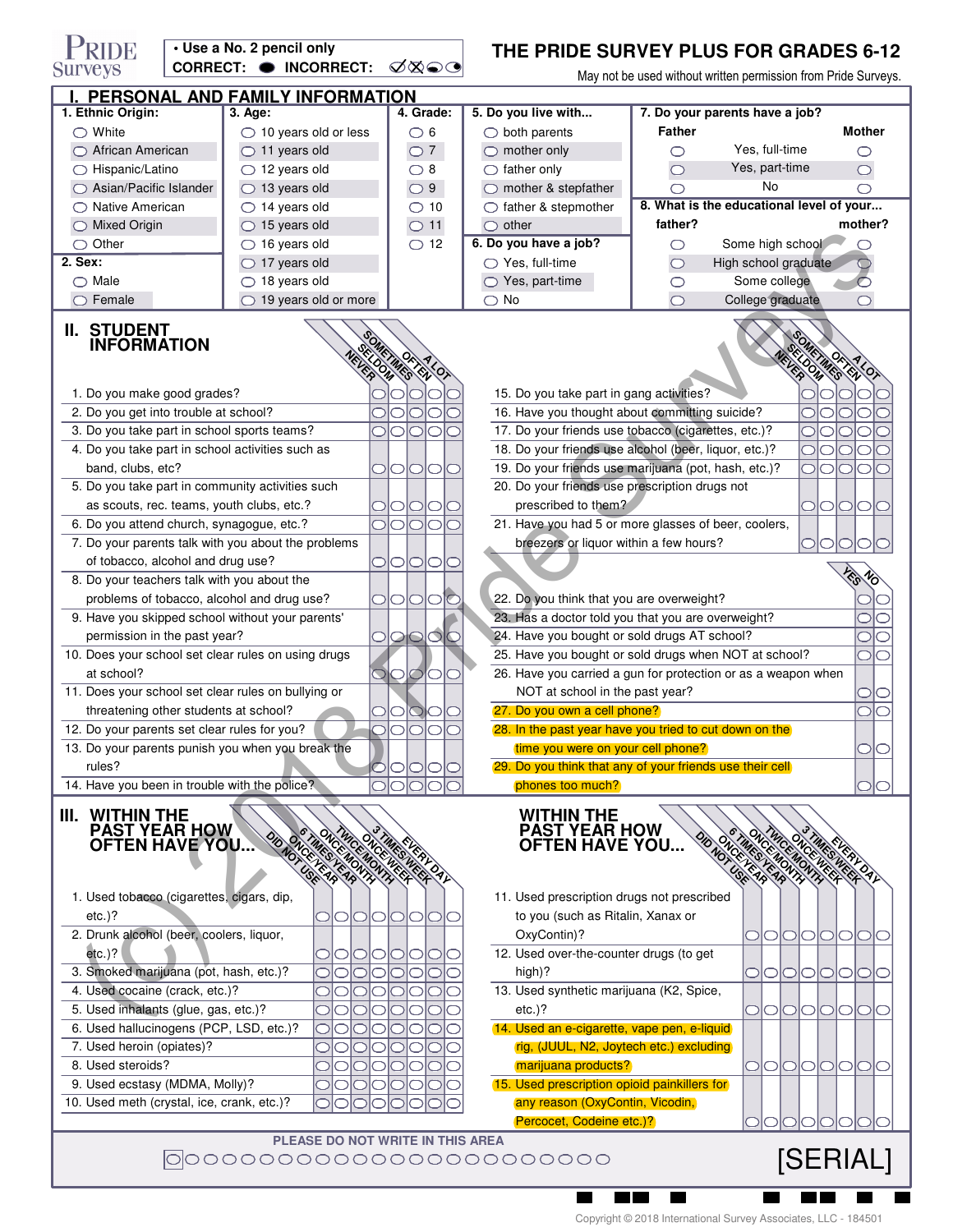| IV. How do you feel about someone your age<br>having one or two drinks of an alcoholic<br>beverage nearly every day? | IX. During the past 30 days where did you get<br>any tobacco products? (select one or more<br><b>responses)</b>         |
|----------------------------------------------------------------------------------------------------------------------|-------------------------------------------------------------------------------------------------------------------------|
| $\bigcirc$ Neither approve nor disapprove<br>$\bigcirc$ Strongly disapprove                                          | $\bigcirc$ I did not use any tobacco products in the past 30 days                                                       |
| $\bigcirc$ Somewhat disapprove<br>◯ Don't know or can't say                                                          | ◯ A gas station or convenience store                                                                                    |
| V. HOW MUCH DO YOU                                                                                                   | $\bigcirc$ A grocery store                                                                                              |
| <b>THINK PEOPLE RISK</b>                                                                                             | $\bigcirc$ A drugstore                                                                                                  |
| <b>HARMING THEMSELVES</b>                                                                                            | ◯ A mall or shopping center kiosk/stand                                                                                 |
| PHYSICALLY OR IN OTHER                                                                                               | $\bigcirc$ On the Internet                                                                                              |
| HT RE RIGH<br><b>WAYS IF THEY</b>                                                                                    | $\bigcirc$ A tobacco/cigar store                                                                                        |
|                                                                                                                      | $\bigcirc$ Some other place not listed here                                                                             |
|                                                                                                                      | $\bigcirc$ From a family member                                                                                         |
| 1. Smoke one or more packs of cigarettes per day?<br>01010                                                           | $\bigcirc$ From a friend                                                                                                |
| 2. Use an e-cigarette, vape pen, e-liquid rig, (JUUL,                                                                | ◯ From some other person that is not a family member or a friend                                                        |
| N2, Joytech etc.) excluding marijuana products?<br>01010                                                             | X. AT WHAT AGE                                                                                                          |
| 3. Have five or more drinks of an alcoholic beverage                                                                 | <b>Keyle Capitalists 11</b><br><b>DID YOU FIRST</b>                                                                     |
| (beer, coolers, liquor) once or twice a week?<br>OIOIO<br>C                                                          | OROLOGA                                                                                                                 |
| 4. Take one or two drinks of an alcoholic beverage                                                                   | ♢<br>13 18                                                                                                              |
| (beer, coolers, liquor) nearly every day?<br>$\bigcirc$ I $\bigcirc$<br>C<br>$\cup$                                  | $\circ$<br>1. Use tobacco?<br>$\overline{\circ}$                                                                        |
| 5. Smoke marijuana once or twice a week?<br>$\supset$<br>OIO                                                         | 2. Drink alcohol?<br>101010<br>$\bigcirc$                                                                               |
| 6. Use prescription drugs that are not prescribed to                                                                 | 3. Smoke marijuana (pot, hash, etc.)?<br>000000<br>$\bigcirc$                                                           |
| them?<br>IOIO<br>⊃<br>C                                                                                              | 4. Use cocaine (crack, etc.)?<br>000000<br> 0 0                                                                         |
| 7. Use prescription opioid painkillers to get high                                                                   | 5. Use inhalants (glue, gas, etc.)?<br>000000000                                                                        |
| (OxyContin, Vicodin, Percocet, Codeine etc.)?                                                                        | 6. Use hallucinogens (PCP, LSD,                                                                                         |
|                                                                                                                      | $etc.$ ?<br>00000000                                                                                                    |
| <b>VI. DURING THE PAST 30 DAYS:</b>                                                                                  | 7. Use heroin (opiates)?<br>000000<br> 0 0                                                                              |
|                                                                                                                      | 8. Use steroids?<br>00000000                                                                                            |
| 1. Did you smoke part or all of a cigarette?                                                                         | 9. Use ecstasy (MDMA)?<br>000000<br> 0 0                                                                                |
| 2. Have you used an e-cigarette, vape pen, e-liquid rig,                                                             | 10. Use meth (crystal, ice, crank, etc.)?<br>00000000                                                                   |
| (JUUL, N2, Joytech etc.) excluding marijuana products?<br>$\bigcirc$                                                 | 11. Use prescription drugs not                                                                                          |
| ਕੱਠ<br>3. Did you drink one or more drinks of an alcoholic beverage?                                                 | prescribed to you?<br> 0 0 0 0 0 0 0                                                                                    |
| Ò<br>4. Have you used marijuana or hashish?<br>C                                                                     | 12. Use over-the-counter drugs (to get                                                                                  |
| $\overline{\bigcirc}$<br>5. Have you used prescription drugs not prescribed to you?                                  | high)?<br>00000000                                                                                                      |
| 6. Have you used over-the-counter drugs (to get high)?<br>O                                                          | 13. Use an e-cigarette, vape pen,                                                                                       |
| 7. Have you used inhalants (glue, gas, etc.)?                                                                        | e-liquid rig, (JUUL, N2, Joytech)                                                                                       |
| 8. Have you used prescription opioid painkillers to get high                                                         | etc.) excluding marijuana products?<br>01010101<br>1010<br>$\bigcirc$ l                                                 |
| (OxyContin, Vicodin, Percocet, Codeine etc.)?)<br>니니                                                                 | 14. Use prescription opioid painkillers                                                                                 |
|                                                                                                                      | to get high (OxyContin, Vicodin,                                                                                        |
| VII. During the past 30 days, where did you get or                                                                   | Percocet, Codeine etc.)?                                                                                                |
| buy the e-cigarette, vape pen, or e-liquid rig,                                                                      |                                                                                                                         |
| that you have used? (Select one or more                                                                              | <b>XI. OPIOID PAIN KILLERS</b>                                                                                          |
| responses)                                                                                                           | 1. In your lifetime, on how many occasions have you been                                                                |
|                                                                                                                      |                                                                                                                         |
| ◯ I did not use an e-cigarette in the past 30 days                                                                   | prescribed an opioid pain killer (OxyContin, Vicodin, Percocet,<br>Codeine etc.) by your doctor/dentist for any reason? |
| $\bigcirc$ A gas station or convenience store                                                                        |                                                                                                                         |
| $\bigcirc$ A grocery store                                                                                           | $\bigcirc$ Never                                                                                                        |
| $\bigcirc$ A drugstore                                                                                               | $\bigcirc$ Once                                                                                                         |
| ◯ A mall or shopping center kiosk/stand                                                                              | $\bigcirc$ Twice                                                                                                        |
| $\bigcirc$ On the Internet                                                                                           | $\bigcirc$ Three times                                                                                                  |
| A vape shop or other store that only sells e-cigarettes                                                              | $\bigcirc$ Four or more times                                                                                           |
| Some other place not listed here                                                                                     |                                                                                                                         |
| From a family member                                                                                                 | 2. If you have been prescribed opioid pain killers (OxyContin,                                                          |
| $\bigcirc$ From a friend                                                                                             | Vicodin, Percocet, Codeine etc.) have you ever taken more                                                               |
| $\circlearrowright$ From some other person that is not a family member or a friend                                   | than you were prescribed because you liked the feeling?                                                                 |
|                                                                                                                      | $\bigcirc$ I have never been prescribed opioid pain killers                                                             |
|                                                                                                                      | $\bigcirc$ Yes                                                                                                          |
| <b>brand did you use?</b>                                                                                            | $\bigcirc$ No                                                                                                           |
| $\bigcirc$ I have never<br>$\bigcirc$ Vuse<br>$\bigcirc$ eGo                                                         |                                                                                                                         |
| $\bigcirc$ MarkTen<br>used a vaporizer<br>$\bigcirc$ Halo                                                            | 3. Have you ever taken prescription opioid pain killers that were                                                       |
| $\bigcirc$ NJOY<br>$\bigcirc$ JUUL<br>$\bigcirc$ Logic                                                               | not prescribed to you just because you wanted to?                                                                       |
| <b>VIII.</b> If you have ever used a vaporizer which<br>$\bigcirc$ Other<br>$\bigcirc$ Blu<br>$\bigcirc$ Vapin Plus  | $\bigcirc$ Yes<br>$\bigcirc$ No                                                                                         |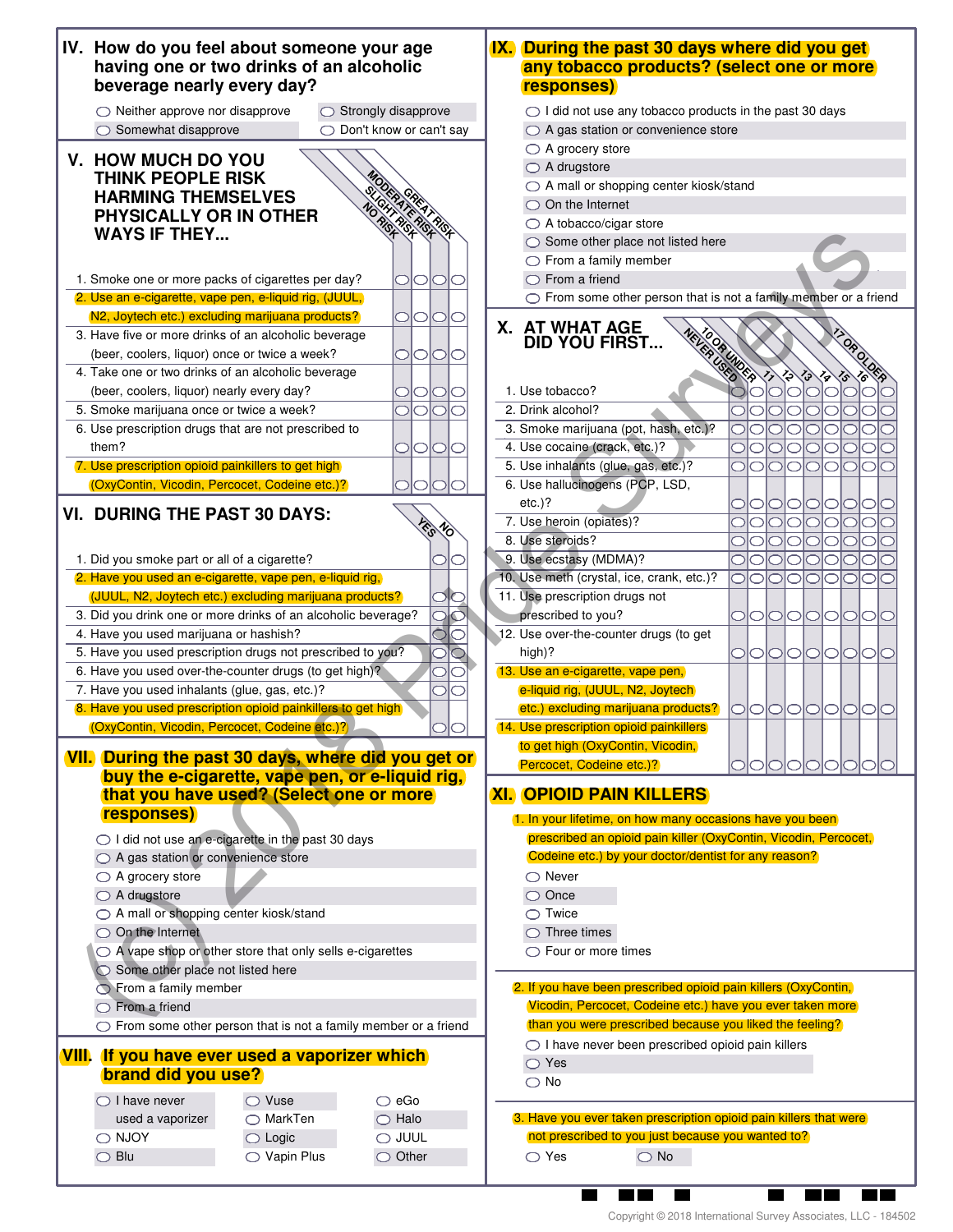

**PLEASE DO NOT WRITE IN THIS AREA** |0|00000000000000000000000

 $\blacksquare$ 

 $\blacksquare$ 

[SERIAL]

W T